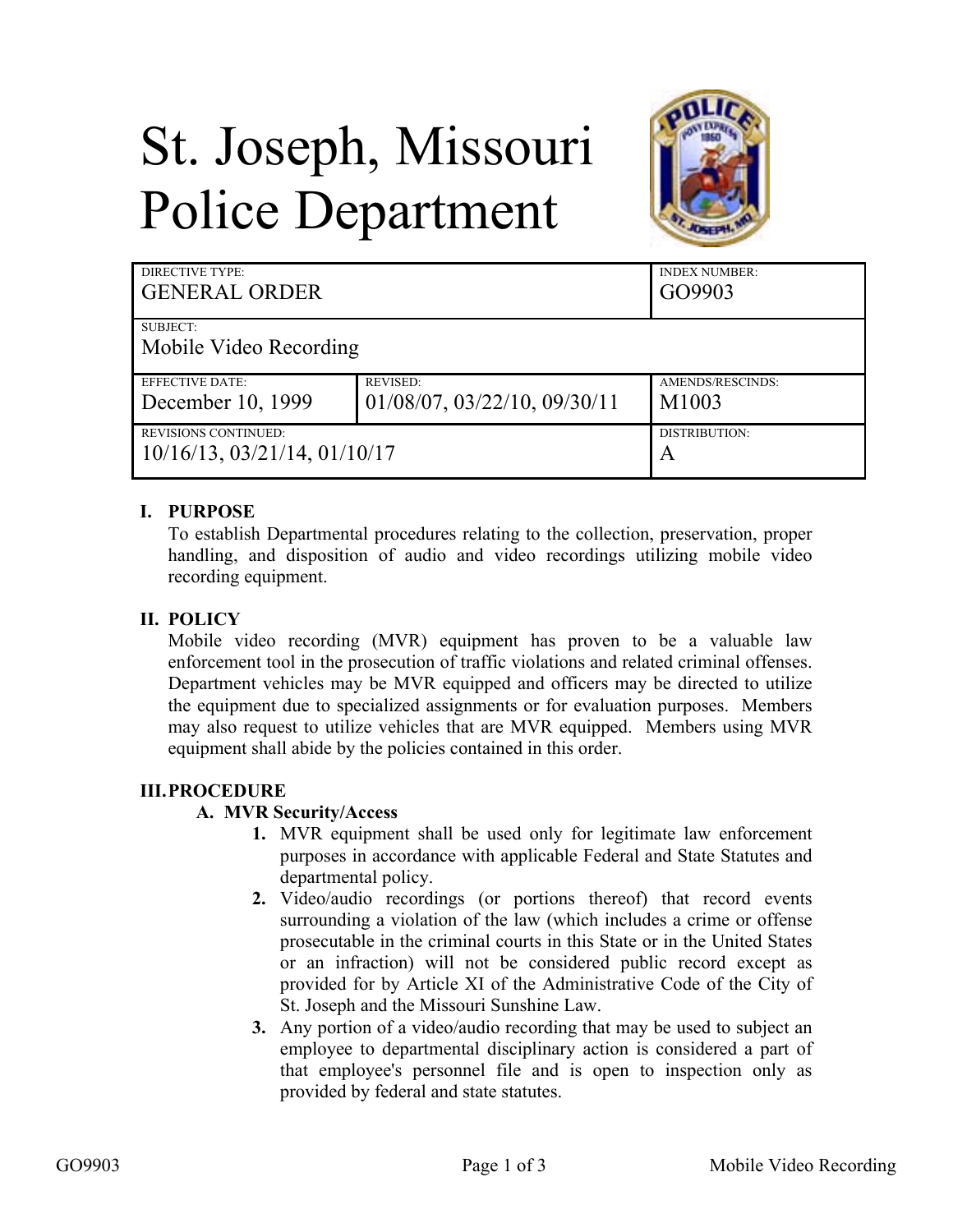#### **B. MVR Operators**

- **1.** Only those officers who have received orientation regarding the use of MVR equipment shall operate such equipment for enforcement purposes.
- **2.** The care and security of MVR equipment is the responsibility of the officer assigned to that vehicle and such equipment will be maintained and operated according to manufacturer's recommendations and departmental training.

#### **C. MVR Equipment**

- **1.** No MVR equipment (audio or video) shall be used in any St. Joseph Police Department vehicle unless authorized by the member's supervisor.
- **2.** MVR equipment shall be activated when the vehicle's emergency warning devices are in operation. MVR equipment can also be manually activated.

# **D. OPERATIONAL PROCEDURES**

- **1.** Prior to beginning a tour of duty, officers utilizing MVR equipment shall determine if the equipment is working properly, and shall promptly notify their supervisor of any malfunction or problem. If a problem is detected and cannot be immediately corrected, a vehicle repair request form will be completed by the officer and forwarded to the Support Services Division so the problem may be fixed.
- **2.** Officers should observe the following general procedures to ensure that the MVR equipment will properly record traffic stops or other enforcement actions undertaken in the field:
	- **a.** Make sure that the video camera is properly positioned and adjusted at the correct viewing angle to visually record the events.
	- **b.** The MVR should not be deactivated until the vehicle stop or other enforcement action is completed (may include prisoner transport).
	- **c.** The wireless microphone shall be turned on in order to provide audio recording as well as video recording during MVR activation.

# **E. GUIDELINES FOR USE**

- **1.** Officers using MVR equipment will record all traffic stops, pursuits, and any emergency response situations. Officers may also use the MVR equipment to record the reason for their current or planned enforcement action such as DWI observations. Where possible, officers may use the MVR equipment to:
	- **a.** Record the actions of suspects during interviews, sobriety checks or when placed in custody if the recording would prove useful in later judicial proceedings.
	- **b.** Record the circumstances at crime and accident scenes or other events such as the confiscation and documentation of evidence or contraband.